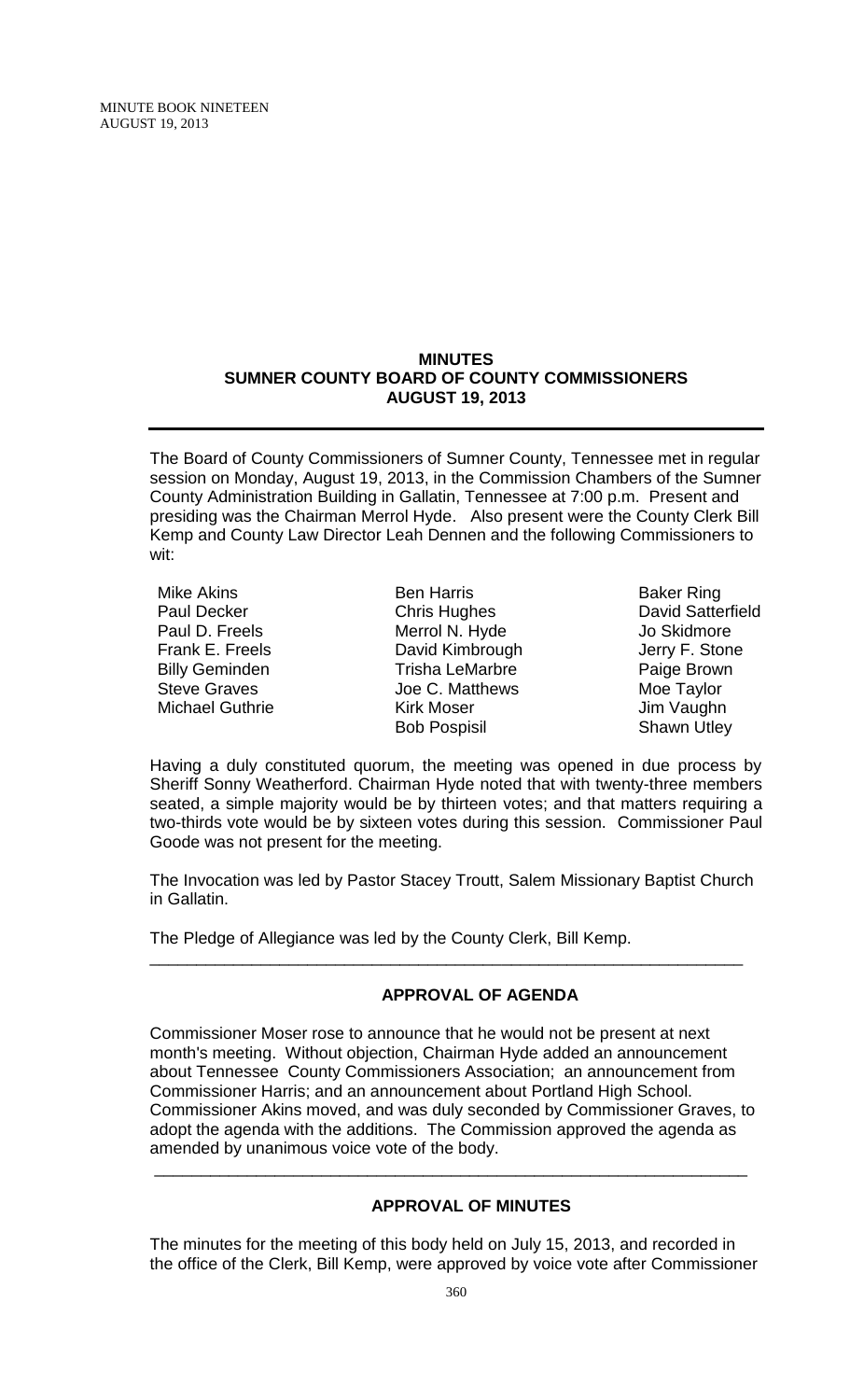Frank Freels made the motion, seconded by Commissioner Skidmore. Commissioner LeMarbre abstained from the vote.

## **RECOGNITION OF THE PUBLIC**

\_\_\_\_\_\_\_\_\_\_\_\_\_\_\_\_\_\_\_\_\_\_\_\_\_\_\_\_\_\_\_\_\_\_\_\_\_\_\_\_\_\_\_\_\_\_\_\_\_\_\_\_\_\_\_\_\_\_\_\_\_\_\_\_

 Chairman Hyde opened the floor to allow the public to speak concerning any matter on the agenda.

Jimmy Overton of 901 Lakeview Court in Gallatin and City of Gallatin Councilman reported that the City of Gallatin did not ask for Resolution 1308-10 to be on the agenda and said that consideration of this matter was premature. Mr. Overton stated that a retail development had been approved on that highway with five curb cuts.

With no one else wishing to speak, recognition of the public was closed.

#### **REPORT OF THE CHAIR**

\_\_\_\_\_\_\_\_\_\_\_\_\_\_\_\_\_\_\_\_\_\_\_\_\_\_\_\_\_\_\_\_\_\_\_\_\_\_\_\_\_\_\_\_\_\_\_\_\_\_\_\_\_\_\_\_\_\_\_\_\_\_\_\_

Chairman Hyde noted that the Veterans Service Report had been distributed to commissioners.

Chairman Hyde announced that the certificate honorng Fred A. Kelly would be postponed.

#### **ELECTION OF CHAIRMAN PRO TEM**

Chairman Hyde recognized Commissioner Taylor who moved the nomination of Commissioner Decker to serve as Chairman Pro Tem. Commissioner LeMarbre seconded the motion and the full body approved the election of Commissioner Decker as Chairman Pro Tem.

#### **ELECTION OF 2013-14 STANDING COMMITTEES**

 Commissioner Taylor introduced the slate of committees, stating that the committee assignments were the same as the previous year. He then moved, seconded by Commissioner Pospisil, to approve the following slate of committee members: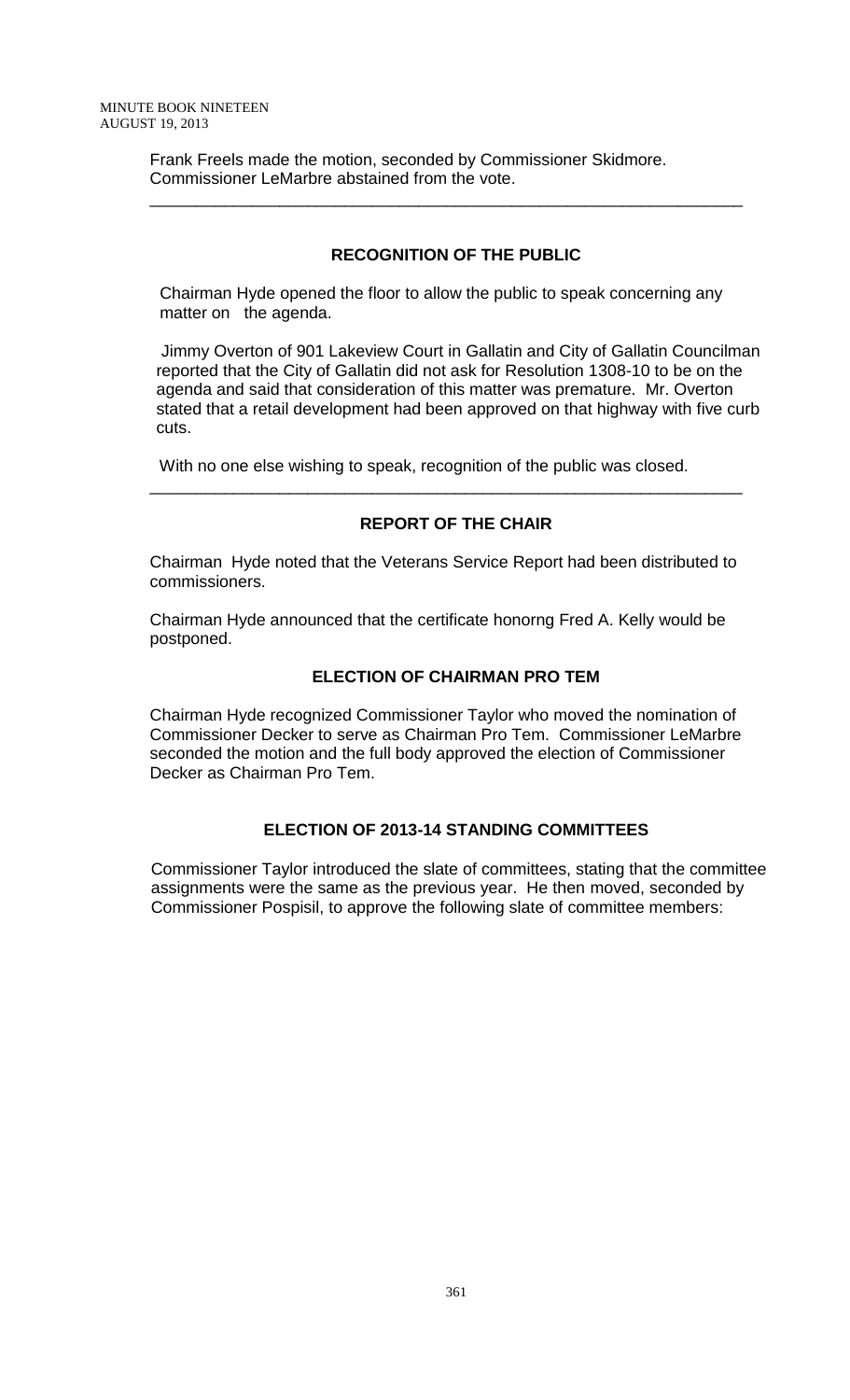**Jerry Stone Baker Ring Paul Freels Paul Goode Shawn Utley Jim Vaughn** 

 **Paul Decker Contract Contract Contract Contract Contract Contract Contract Contract Contract Contract Contract Contract Contract Contract Contract Contract Contract Contract Contract Contract Contract Contract Contract Trisha LeMarbre Community Community Community Community Community Community Community Community Community Community Billy Geminden Mike Akins Joe Matthews Paul Decker Jerry Stone Ben Harris Ben Harris** *Jim Vaughn* **Bob Pospisil Kirk Moser General Contract Contract Contract Contract Contract Contract Contract Contract Contract Contract Contract Contract Contract Contract Contract Contract Contract Contract Contract Contract Contract Contract Co** 

#### **GENERAL OPERATIONS COMMITTEE HIGHWAY COMMISSION**

**Jo Skidmore** Steve Graves **Paige Brown Billy Geminden Steve Graves** Mike Akins **Ben Harris Frank Freels Bob Pospisil Joe Matthews David Satterfield Paige Brown Paige Brown Moe Taylor** 

#### **FINANCIAL MANAGEMENT 2012 FINANCIAL MANAGEMENT 2002**

**Frank E. Freels** Frank Freels **Steve Graves** Steve Graves **Kirk Moser Kirk Moser Bob Pospisil Bob Pospisil**

#### **PUBLIC SERVICES COMMITTEE BEER BOARD**

**Shawn Utley Community Community Community Paige Brown Mike Akins** Chris Hughes  **Paul Freels Paul Goode Jo Matthews The Community Community Community Community Community Community Community Community Community Community David Satterfield Paul Freels** 

### **BUDGET COMMITTEE RULES AND PROCEDURES**

**Moe Taylor Chris Hughes Mike Guthrie Community Community Community Community David Kimbrough and David Kimbrough and David Kimbrough American Ben Harris Community Community Community Community Community David Satterfield** 

#### **EDUCATION COMMITTEE EXERGENCY SERVICES COMM.**

 **Baker Ring Jo Skidmore**

The electronic vote was recorded in the following manner:

 **\_\_\_\_\_\_\_\_\_\_\_\_\_\_\_\_\_\_\_\_\_\_\_\_\_\_\_\_\_\_\_\_\_\_\_\_\_\_\_\_\_\_\_\_\_\_\_\_\_\_\_\_\_\_\_\_\_\_\_\_\_\_\_\_\_\_\_\_\_\_**

#### **2013-14 COMMITTEE SLATE**

| Akins     | Taylor          | Y | Geminden      |  |
|-----------|-----------------|---|---------------|--|
| Utley     | Graves          | Y | Satterfield   |  |
| F. Freels | <b>Matthews</b> | v | <b>Harris</b> |  |
| Ring      | <b>Brown</b>    | Y | Vaughn        |  |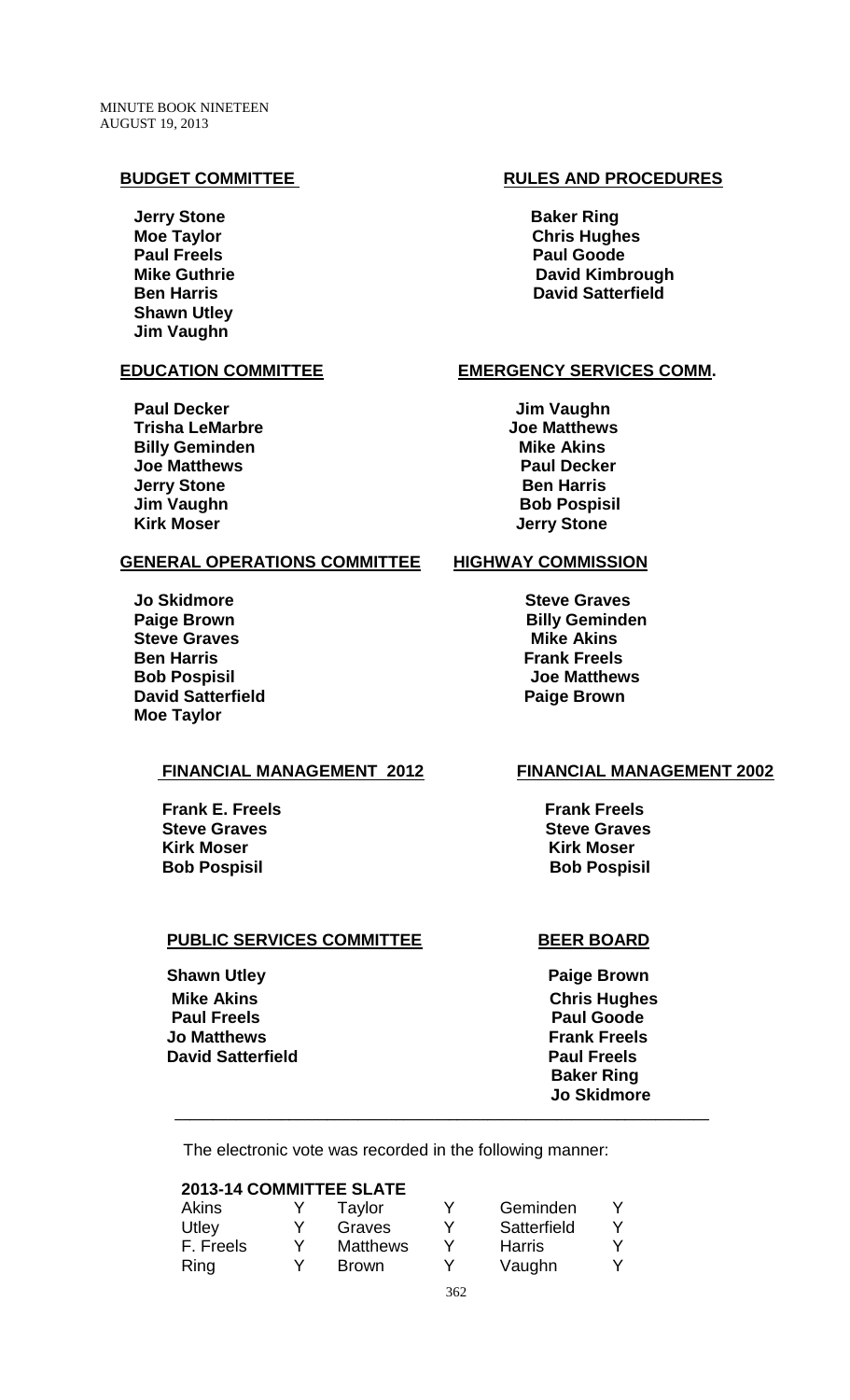| LeMarbre  | Moser         |   | Decker   |  |
|-----------|---------------|---|----------|--|
| Hyde      | <b>Hughes</b> | N | Skidmore |  |
| P. Freels | <b>Stone</b>  |   | Guthrie  |  |
| Pospisil  |               |   |          |  |
|           |               |   |          |  |

# **COMMITTEES Yes: 21 No: 1 Abs: 0 07:12 PM**

Chairman Hyde declared the 2013-2014 Standing Committees elected and called for a brief recess for commissioners to meet and elect chairmen and vice chairmen. When the Commission reconvened, Chairman Hyde instructed Clerk Kemp to announce the new officers as follows:

| <b>EDUCATION COMMITTEE</b>     |  |
|--------------------------------|--|
| <b>Paul Decker Chairman</b>    |  |
| Trisha LeMarbre, Vice-Chairman |  |

GENERAL OPERATIONS COMMITTEE BUDGET COMMITTEE Jo Skidmore, Chairman Jerry Stone, Chairman Paige Brown, Vice-Chairman Moe Taylor, Vice-Chairman

PUBLIC SERVICES COMMITTEE BEER BOARD Jo Matthews, Chairman<br>
Mike Akins, Vice-Chairman<br>
Chris Hughes, Vice-Chairman<br>
Paige Brown, Chairman

Merrol Hyde, Chairman Moe Taylor. Chairman

 LEGISLATIVE CHAIRMAN Bob Pospisil, Chairman Paul Decker, Vice-Chairman

EMERGENCY SERVICES COMM. Jim Vaughn, Chairman Joe Matthews, Vice-Chairman

Chris Hughes, Vice-Chairman

RULES AND PROCEDURES COMMITTEE ON COMMITTEES Baker Ring, Vice-Chairman Trisha LeMarbre, Vice-Chairman

Highway Commission and Financial Management Committees

Chairman Hyde announced a meeting between Sumner County Board of Education members on September 6 at 11:30 a.m. at Portland High School.

 **\_\_\_\_\_\_\_\_\_\_\_\_\_\_\_\_\_\_\_\_\_\_\_\_\_\_\_\_\_\_\_\_\_\_\_\_\_\_\_\_\_\_\_\_\_\_\_\_\_\_\_\_\_\_\_\_\_\_\_\_**

 Chairman Hyde announced a meeting of the Tennessee County Commissioners Association August 27 in Springfield at the Catfish House.

Commissioner Harris announced that the grand opening for the new food bank location in Gallatin is September 6 on Woods Ferry Road.

# **CONSENT AGENDA**

Commissioner Skidmore moved, seconded by Commissioner Taylor, to approve the following items on the Consent Agenda:

#### **1308-06 A RESOLUTION APPROPRIATING \$19,213.00 AS PASS-THROUGH FUNDS TO INCREASE THE DGA GRANT CONTRACT AMOUNT FROM STATE TO VARIOUS LINES OF THE HEALTH DEPARTMENT ACCOUNT**

**BE IT RESOLVED** by the Sumner County Board of County Commissioners meeting in regular session on this the 19<sup>th</sup> day of August, 2013, that this body hereby appropriates \$19,213.00 as pass-through funds to increase the DGA Grant Contract amount from State to Various Lines of the Health Department Account as shown on the attachments herewith.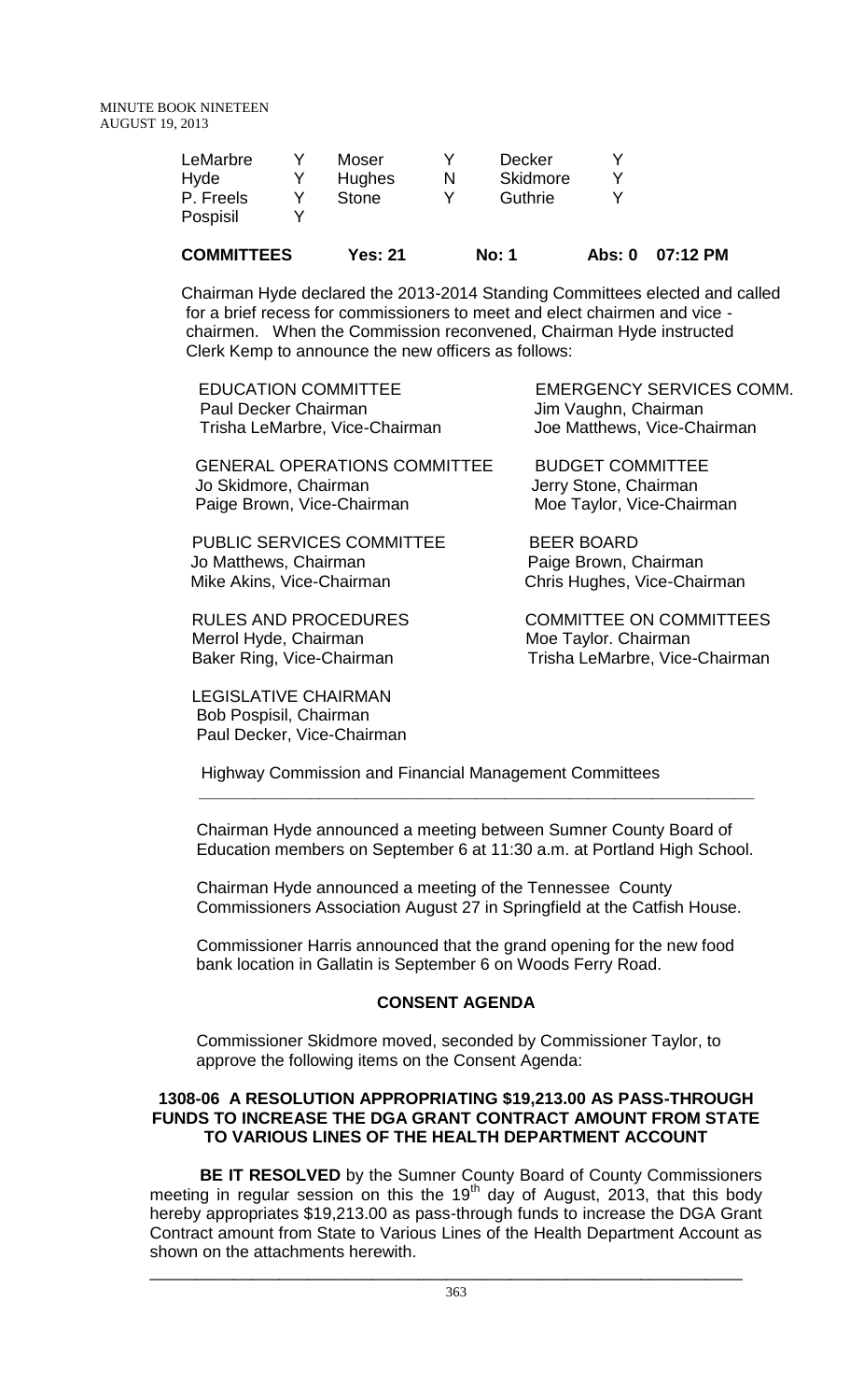# **1308-07 A RESOLUTION APPROPRIATING \$6,250.00 FROM FOALS CONTRIBUTION FOR VARIOUS ITEMS FOR THE HENDERSONVILLE PUBLIC LIBRARY**

**BE IT RESOLVED** by the Sumner County Board of County Commissioners meeting in regular session on this the 19<sup>th</sup> day of August, 2013, that this body hereby appropriates \$6,250.00 in pass-through funds from FOALS contribution for various items for the Hendersonville Public Library as shown on the attachment herewith.

#### **1308-08 A RESOLUTION APPROPRIATING \$10,846.00 FROM COUNTY GENERAL UNASSIGNED FUND BALANCE TO OTHER EQUIPMENT FOR CHANCELLOR'S BUDGET FOR COURTROOM COSTS**

\_\_\_\_\_\_\_\_\_\_\_\_\_\_\_\_\_\_\_\_\_\_\_\_\_\_\_\_\_\_\_\_\_\_\_\_\_\_\_\_\_\_\_\_\_\_\_\_\_\_\_\_\_\_\_\_\_\_\_\_\_\_\_\_

**BE IT RESOLVED** by the Sumner County Board of County Commissioners meeting in regular session on this the  $19<sup>th</sup>$  day of August, 2013, that this body hereby appropriates \$10,846.00 from County General Unassigned Fund Balance to other Equipment for Chancellor's Budget for courtroom costs as shown on the attachments herewith.

### **1308-09 A RESOLUTION APPROPRIATING \$9,995.00 FROM CAPITAL PROJECTS LOCAL FUNDING FOR DATA PROCESSING EQUIPMENT FOR VOICE RECORDING SYSTEM FOR THE SHERIFF'S OFFICE**

\_\_\_\_\_\_\_\_\_\_\_\_\_\_\_\_\_\_\_\_\_\_\_\_\_\_\_\_\_\_\_\_\_\_\_\_\_\_\_\_\_\_\_\_\_\_\_\_\_\_\_\_\_\_\_\_\_\_\_\_\_\_\_\_

**BE IT RESOLVED** by the Sumner County Board of County Commissioners meeting in regular session on this the 19<sup>th</sup> day of August, 2013, that this body does hereby appropriate \$9,995.00 from Capital Projects Local Funding for Data Processing Equipment for voice recording system for the Sheriff's Office as shown on the attachment herewith.

# **1308-10 A RESOLUTION APPROPRIATING \$5,000.00 TO THE SHERIFF'S OFFICE FROM GOVERNORS HIGHWAY SAFETY OFFICE HIGH VISIBILITY GRANT**

**\_\_\_\_\_\_\_\_\_\_\_\_\_\_\_\_\_\_\_\_\_\_\_\_\_\_\_\_\_\_\_\_\_\_\_\_\_\_\_\_\_\_\_\_\_\_\_\_\_\_\_\_\_\_\_\_\_\_\_\_\_\_\_\_**

**BE IT RESOLVED** by the Sumner County Board of County Commissioners meeting in regular session on this the 19<sup>th</sup> day of August, 2013, that this body hereby appropriates \$5,000.00 to the Sheriff's Office from Governors Highway Safety Office High Visibility Grant as shown on the attachments herewith.

# **1308-11 A RESOLUTION APPROPRIATING \$5,383.00 AS ADDITIONAL K-9 OFFICER SUPPLEMENT FROM THE COUNTY GENERAL FUND TO THE DRUG TASK FORCE**

\_\_\_\_\_\_\_\_\_\_\_\_\_\_\_\_\_\_\_\_\_\_\_\_\_\_\_\_\_\_\_\_\_\_\_\_\_\_\_\_\_\_\_\_\_\_\_\_\_\_\_\_\_\_\_\_\_\_\_\_\_\_\_\_

**BE IT RESOLVED** by the Sumner County Board of County Commissioners meeting in regular session on this the  $19<sup>th</sup>$  day of August, 2013, that this body hereby appropriates \$5,383.00 as additional K-9 Officer Supplement from the County General Fund to the Drug Task Force as shown on the attachment herewith.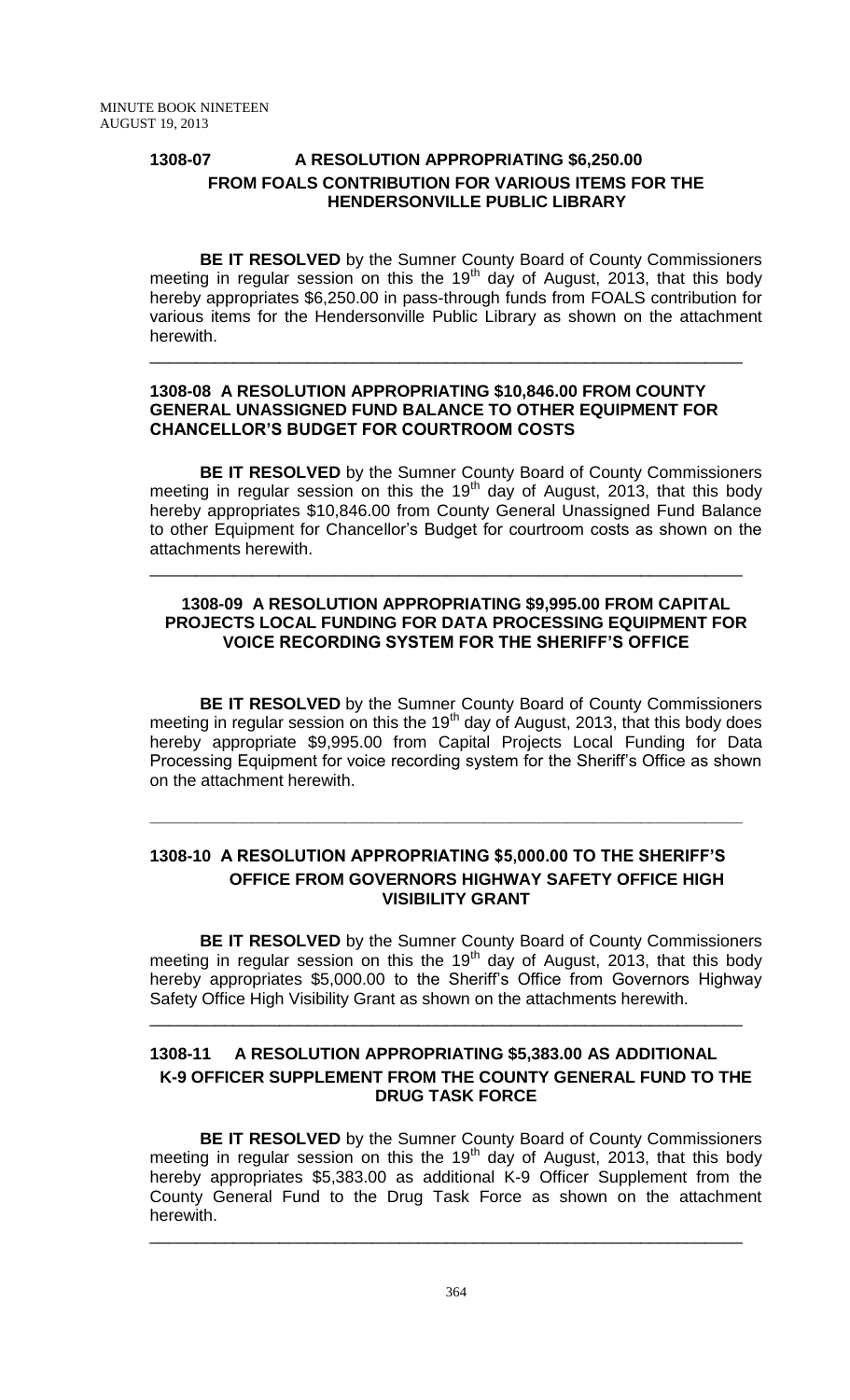#### **1308-12 A RESOLUTION APPROPRIATING \$1,500.00 FROM THE COUNTY GENERAL FUND TO THE COTTONTOWN COMMUNITY CENTER FOR MAINTENANCE**

**BE IT RESOLVED** by the Sumner County Board of County Commissioners meeting in regular session on this the 19<sup>th</sup> day of August, 2013, that this body hereby appropriates \$1,500.00 from the County General Fund to the Cottontown Community Center for Maintenance expenses as shown on the attachment herewith.

#### **1308-13 A RESOLUTION APPROPRIATING \$1,500.00 FROM THE COUNTY GENERAL FUND TO THE OCANA COMMUNITY CENTER FOR MAINTENANCE**

**\_\_\_\_\_\_\_\_\_\_\_\_\_\_\_\_\_\_\_\_\_\_\_\_\_\_\_\_\_\_\_\_\_\_\_\_\_\_\_\_\_\_\_\_\_\_\_\_\_\_\_\_\_\_\_\_\_\_\_**

**BE IT RESOLVED** by the Sumner County Board of County Commissioners meeting in regular session on this the 19<sup>th</sup> day of August, 2013, that this body hereby appropriates \$1,500.00 from the County General Fund to the Ocana Community Center for Maintenance expenses as shown on the attachments herewith.

\_\_\_\_\_\_\_\_\_\_\_\_\_\_\_\_\_\_\_\_\_\_\_\_\_\_\_\_\_\_\_\_\_\_\_\_\_\_\_\_\_\_\_\_\_\_\_\_\_\_\_\_\_\_\_\_\_\_\_\_\_\_\_\_

### **1308-14 A RESOLUTION APPROPRIATING \$200.00 FROM COUNTY GENERAL FUND UNASSIGNED FUND BALANCE TO THE COUNTY EXECUTIVE'S BUDGET FOR CIVIL WAR SIGN MAINTENANCE**

**BE IT RESOLVED** by the Sumner County Board of County Commissioners meeting in regular session on this the  $19<sup>th</sup>$  day of August, 2013, that this body hereby appropriates \$200.00 from County General Fund Unassigned Fund Balance to the County Executive's Budget for Civil War Sign Maintenance as shown on the attachment herewith.

#### **1308-15 A RESOLUTION APPROPRIATING \$4,500.00 FROM COURTHOUSE AND JAIL MAINTENANCE FUNDS FOR VISITATION SYSTEM SOFTWARE**

\_\_\_\_\_\_\_\_\_\_\_\_\_\_\_\_\_\_\_\_\_\_\_\_\_\_\_\_\_\_\_\_\_\_\_\_\_\_\_\_\_\_\_\_\_\_\_\_\_\_\_\_\_\_\_\_\_\_\_\_\_\_\_\_

**BE IT RESOLVED** by the Sumner County Board of County Commissioners meeting in regular session on this the 19<sup>th</sup> day of August, 2013, that this body does hereby appropriate \$4,500.00 from the Courthouse and Jail Maintenance Funds for visitation System Software as shown on the document attached herewith.

\_\_\_\_\_\_\_\_\_\_\_\_\_\_\_\_\_\_\_\_\_\_\_\_\_\_\_\_\_\_\_\_\_\_\_\_\_\_\_\_\_\_\_\_\_\_\_\_\_\_\_\_\_\_\_\_\_\_\_\_\_\_\_\_

#### **1308-16 A RESOLUTION DECLARING VARIOUS ITEMS FROM THE OPERATIONS/COMMUNICATIONS OFFICE AS SURPLUS AND AUTHORIZING DISPOSAL OR SALE OF SAME PURSUANT TO EXISITING POLICIES AND PROCEDURES**

**BE IT RESOLVED** by the Sumner County Board of County Commissioners meeting in regular session on this the  $19<sup>th</sup>$  day of August, 2013, that this body does hereby declare various items from the Operations/Communications Office as surplus as shown on the attachment herewith; and

**BE IT FURTHER RESOLVED,** that the disposal or sale of the same is authorized pursuant to existing policies and procedures.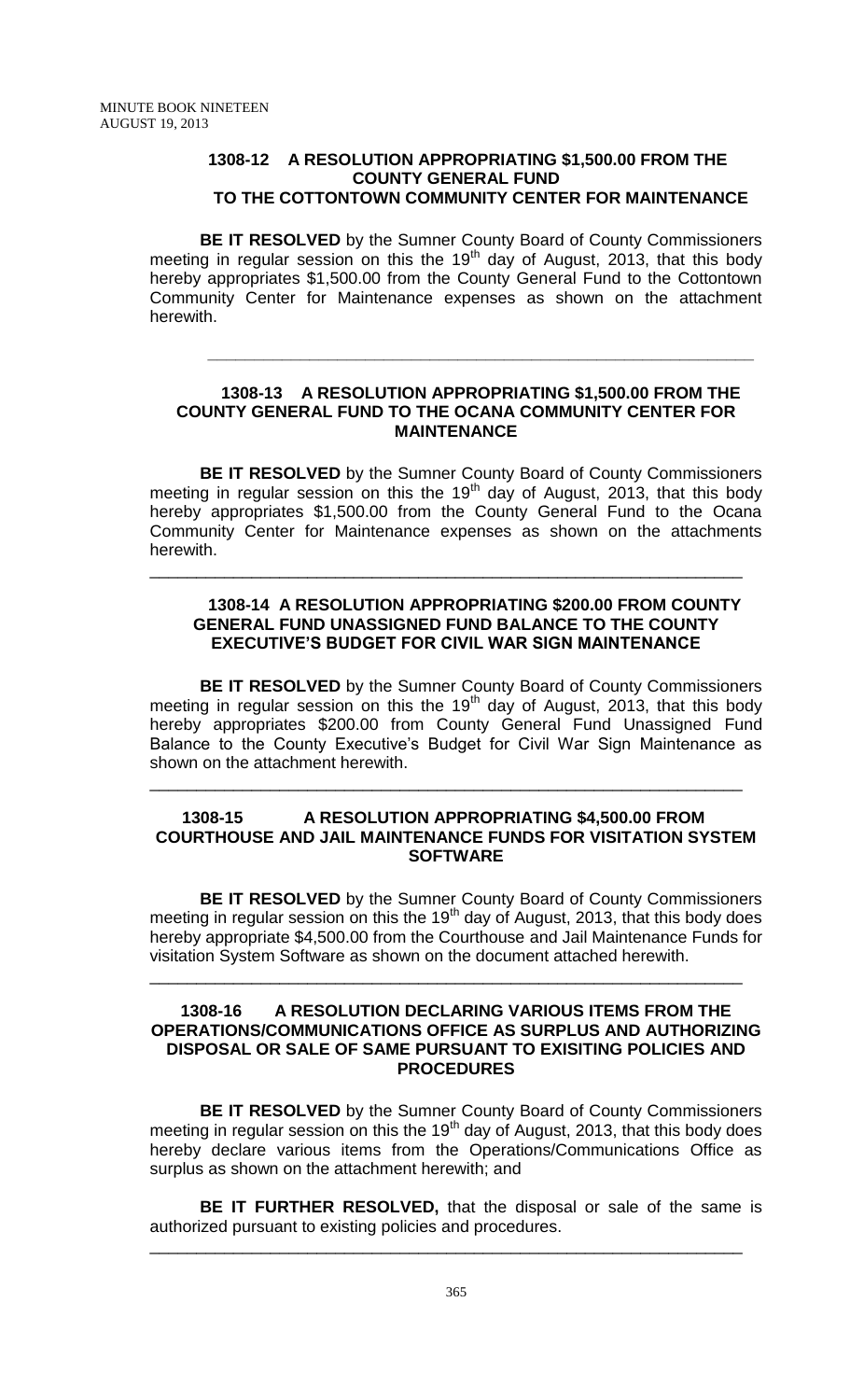#### **1308-17 A RESOLUTION DECLARING VARIOUS ITEMS FROM THE COUNTY CLERK'S OFFICE AS SURPLUS PROPERTY AND AUTHORIZING DISPOSAL OR SALE OF SAME PURSUANT TO EXISTING POLICIES AND PROCEDURES**

**BE IT RESOLVED** by the Sumner County Board of County Commissioners meeting in regular session on this the 19<sup>th</sup> day of August, 2013, that this body hereby declares various items from the County Clerk's Office as surplus as shown on the attachments; and

**BE IT FURTHER RESOLVED** that the disposal or sale of the same is authorized pursuant to existing policies and procedures.

\_\_\_\_\_\_\_\_\_\_\_\_\_\_\_\_\_\_\_\_\_\_\_\_\_\_\_\_\_\_\_\_\_\_\_\_\_\_\_\_\_\_\_\_\_\_\_\_\_\_\_\_\_\_\_\_\_\_\_\_\_\_\_\_

#### **1308-18 A RESOLUTION DECLARING VARIOUS ITEMS FROM THE COUNTY LAW DIRECTOR'S OFFICE AS SURPLUS PROPERTY AND AUTHORIZING DISPOSAL OR SALE OF SAME PURSUANT TO EXISTING POLICIES AND PROCEDURES**

**BE IT RESOLVED** by the Sumner County Board of County Commissioners meeting in regular session on this the 19<sup>th</sup> day of August, 2013, that this body hereby declares various items from the County Law Director's Office as surplus as shown on the attachment; and

**BE IT FURTHER RESOLVED** that the disposal or sale of the same is authorized pursuant to existing policies and procedures.

\_\_\_\_\_\_\_\_\_\_\_\_\_\_\_\_\_\_\_\_\_\_\_\_\_\_\_\_\_\_\_\_\_\_\_\_\_\_\_\_\_\_\_\_\_\_\_\_\_\_\_\_\_\_\_\_\_\_\_\_\_\_\_\_

#### **1308-19 A RESOLUTION DECLARING VARIOUS ITEMS FROM THE COUNTY EXECUTIVE'S OFFICE AS SURPLUS PROPERTY AND AUTHORIZING DISPOSAL OR SALE OF SAME PURSUANT TO EXISTING POLICIES AND PROCEDURES**

**BE IT RESOLVED** by the Sumner County Board of County Commissioners meeting in regular session on this the 19<sup>th</sup> day of August, 2013, that this body hereby declares various items from the County Executive's Office as surplus as shown on the attachment; and

**BE IT FURTHER RESOLVED** that the disposal or sale of the same is authorized pursuant to existing policies and procedures.

\_\_\_\_\_\_\_\_\_\_\_\_\_\_\_\_\_\_\_\_\_\_\_\_\_\_\_\_\_\_\_\_\_\_\_\_\_\_\_\_\_\_\_\_\_\_\_\_\_\_\_\_\_\_\_\_\_\_\_\_\_\_\_\_

#### **1308-20 A RESOLUTION DECLARING VARIOUS ITEMS FROM THE TRUSTEE'S OFFICE AS SURPLUS AND AUTHORIZING DISPOSAL OR SALE OF SAME PURSUANT TO EXISITING POLICIES AND PROCEDURES**

**BE IT RESOLVED** by the Sumner County Board of County Commissioners meeting in regular session on this the  $19<sup>th</sup>$  day of August, 2013, that this body does hereby declare various items from the Trustee's Office as surplus as shown on the attachment herewith; and

**BE IT FURTHER RESOLVED,** that the disposal or sale of the same is authorized pursuant to existing policies and procedures.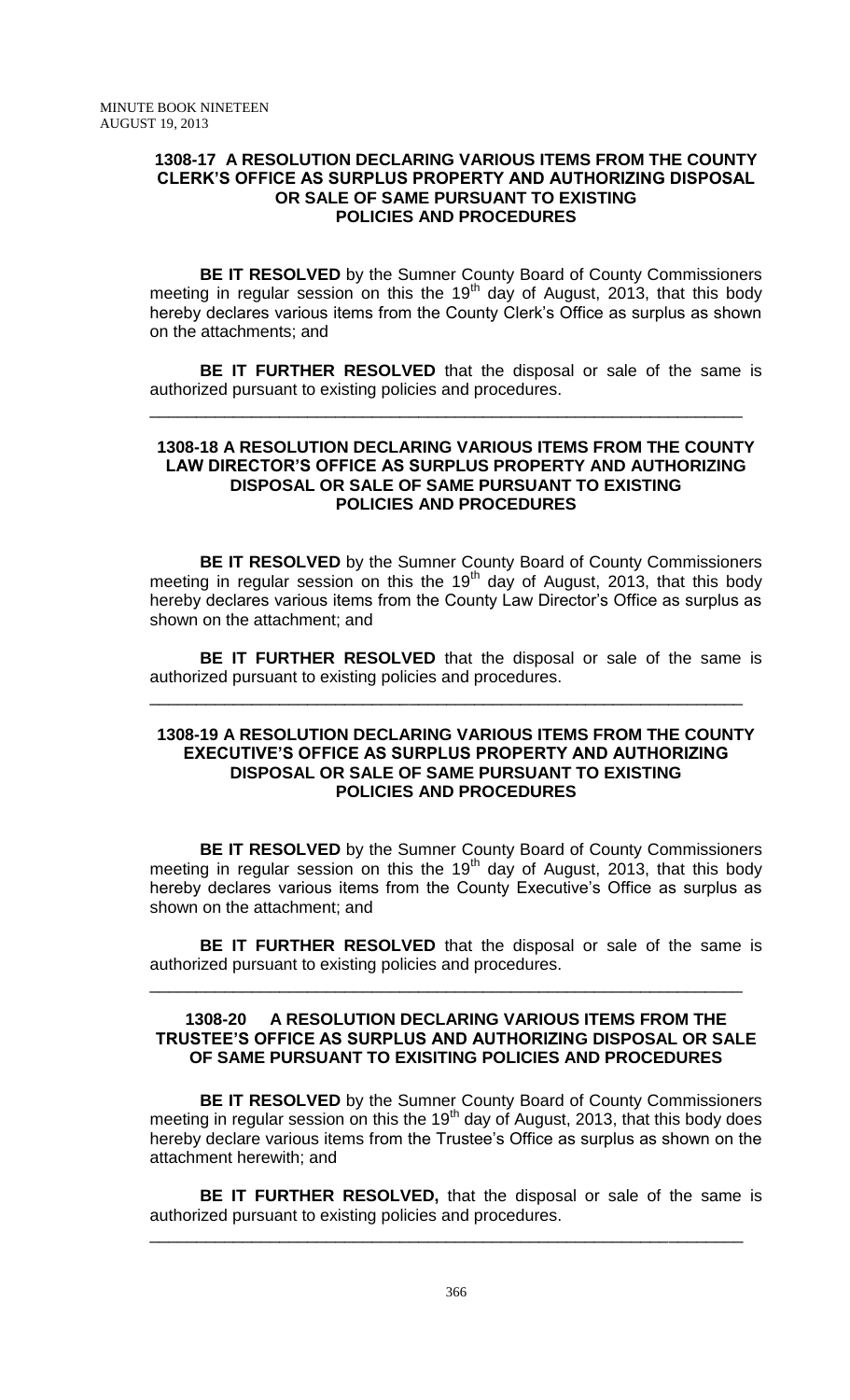#### **1308-21 A RESOLUTION DECLARING VARIOUS ITEMS FROM THE FINANCE DEPARTMENT AS SURPLUS PROPERTY AND AUTHORIZING DISPOSAL OR SALE OF SAME PURSUANT TO EXISTING POLICIES AND PROCEDURES**

**BE IT RESOLVED** by the Sumner County Board of County Commissioners meeting in regular session on this the 19<sup>th</sup> day of August, 2013, that this body hereby declares various items from the Finance Department as surplus as shown on the attachment; and

**BE IT FURTHER RESOLVED** that the disposal or sale of the same is authorized pursuant to existing policies and procedures.

\_\_\_\_\_\_\_\_\_\_\_\_\_\_\_\_\_\_\_\_\_\_\_\_\_\_\_\_\_\_\_\_\_\_\_\_\_\_\_\_\_\_\_\_\_\_\_\_\_\_\_\_\_\_\_\_\_\_\_\_\_\_\_\_

#### **1308-22 A RESOLUTION DOCKETING THE FISCAL YEAR 2013-2014 SUMNER COUNTY BOARD OF EDUCATION FEDERAL PROJECT SCHOOL FUND BUDGET AMENDMENTS**

**BE IT RESOLVED** by the Sumner County Board of County Commissioners meeting in regular session on this the 19<sup>th</sup> day of August, 2013, that this body hereby dockets the 2013-2014 Sumner County Board of Education Federal Project School Fund budget as shown on the documents attached herewith.

\_\_\_\_\_\_\_\_\_\_\_\_\_\_\_\_\_\_\_\_\_\_\_\_\_\_\_\_\_\_\_\_\_\_\_\_\_\_\_\_\_\_\_\_\_\_\_\_\_\_\_\_\_\_\_\_\_\_\_\_\_\_\_\_

#### **1308-23 A RESOLUTION ACCEPTING FRONTAGE ROAD AS A COUNTY ROAD**

**BE IT RESOLVED** by the Sumner County Board of County Commissioners meeting in regular session on this the 19<sup>th</sup> day of August, 2013, that this body hereby accepts Frontage Road as a Class I County Road, being 0.26 miles in length beginning at Old Douglas Road and ending at a dead end subject to conveyance of a fifty foot (50') right-of-way and an eighteen foot (18') road bed; and

**BE IT FURTHER RESOLVED** that said road be added to the official Road List.

\_\_\_\_\_\_\_\_\_\_\_\_\_\_\_\_\_\_\_\_\_\_\_\_\_\_\_\_\_\_\_\_\_\_\_\_\_\_\_\_\_\_\_\_\_\_\_\_\_\_\_\_\_\_\_\_\_\_\_\_\_\_\_\_

#### **1308-24 A RESOLUTION ACCEPTING CIRCLE DRIVE (PART OF ROAD RENAMED WEST CIRCLE DRIVE) AS A CLASS II COUNTY ROAD**

**BE IT RESOLVED** by the Sumner County Board of County Commissioners meeting in regular session on this the 19<sup>th</sup> day of August, 2013, that this body hereby accepts Circle Drive (Part of Road renamed West Circle Drive) as a Class II County Road, maintenance area G, mowing area 1, brush zone 2, road surface type HM; 0.37 miles in length, beginning at Highway 76 and ending at West Circle Drive Intersection subject to conveyance of a fifty foot (50') right-of-way and an eighteen foot (18') road bed; and

**BE IT FURTHER RESOLVED** that said road be added to the official Road List.

\_\_\_\_\_\_\_\_\_\_\_\_\_\_\_\_\_\_\_\_\_\_\_\_\_\_\_\_\_\_\_\_\_\_\_\_\_\_\_\_\_\_\_\_\_\_\_\_\_\_\_\_\_\_\_\_\_\_\_\_\_\_\_\_

**1308-25 A RESOLUTION AMENDING THE SUMNER COUNTY PERSONNEL POLICIES FOR THE TRUSTEE**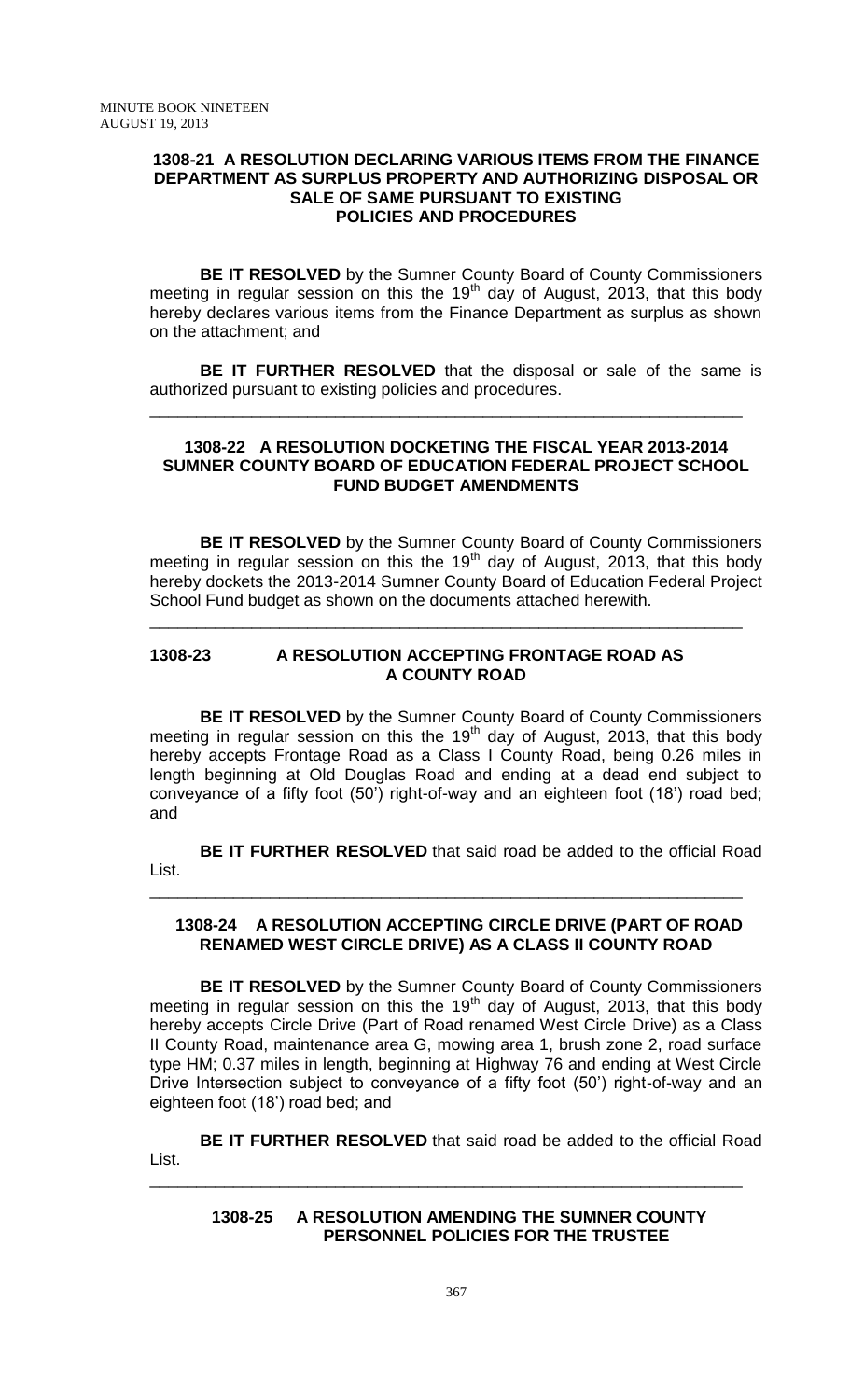**BE IT RESOLVED** by the Sumner County Board of County Commissioners meeting in regular session on this the  $19<sup>th</sup>$  day of August 2013, that this body does adopt the following addition/amendment to the Sumner County Personnel Policies for the office of the Trustee as shown on the attached pages 9 and 10.

\_\_\_\_\_\_\_\_\_\_\_\_\_\_\_\_\_\_\_\_\_\_\_\_\_\_\_\_\_\_\_\_\_\_\_\_\_\_\_\_\_\_\_\_\_\_\_\_\_\_\_\_\_\_\_\_\_\_\_\_\_\_\_

# **Tax Refunds** Buy My House LLC and Faith James **\$216.11** Andrea S. Jones  $$335.73$

# **REPORT FROM COUNTY OFFICIALS**

County Officials filed the following reports: County Investments, County General Fund, County Debt Service Fund, County Highway Fund, County Capital Outlay Fund, School General Purpose Fund, School Federal Projects Fund, School Food Service Fund, Employee Health Insurance Trust Fund, Employee Dental Insurance Trust Fund, Casualty Insurance Trust Fund, County Trustee Funds, Special Reports: County Dental Insurance Claim Payments, County Health Insurance Claim Payments, County Property Tax Collections, County EMS Billing/Collections/Balances, County Sales Tax Collections, County Wheel Tax Collections, County Tax Rates/Property Values and County School Loan Program Rates. Approval of the filing of these records does not certify to the accuracy of the documents.

Chairman Hyde introduced the following resolution:

#### **1308-NOT A RESOLUTION TO APPROVE AND ACCEPT APPLICATIONS FOR NOTARIES PUBLIC POSITIONS AND PERSONAL SURETY GUARANTORS**

 **WHEREAS,** according to the law of the State of Tennessee, an individual must apply for the office of notary public in the county of residence, or of their principal place of business; and

 **WHEREAS**, state statute requires personal sureties making bonds

| ۰<br>. . | v |
|----------|---|
| I<br>×   |   |
| w<br>۰.  |   |

Notaries publics to be approved by the Sumner County Commission; and

 **WHEREAS,** said applicant must be approved by the County Commission assembled; and

 **WHEREAS,** Bill Kemp, Sumner County Clerk, has certified according to the records of his office that the persons named on the attached listing labeled "SUMNER COUNTY NOTARY PUBLIC APPLICATIONS and SURETY GUARANTORS" have duly applied for the positions so sought; and

#### **BE IT FURTHER RESOLVED THAT THIS TAKE EFFECT FROM AND AFTER PASSAGE. –––––––––––––––––––––––––––––––––––––––––––––––––––––––––**

Upon motion of Commissioner Akins, seconded by Commissioner Matthews, voting was recorded in the following manner: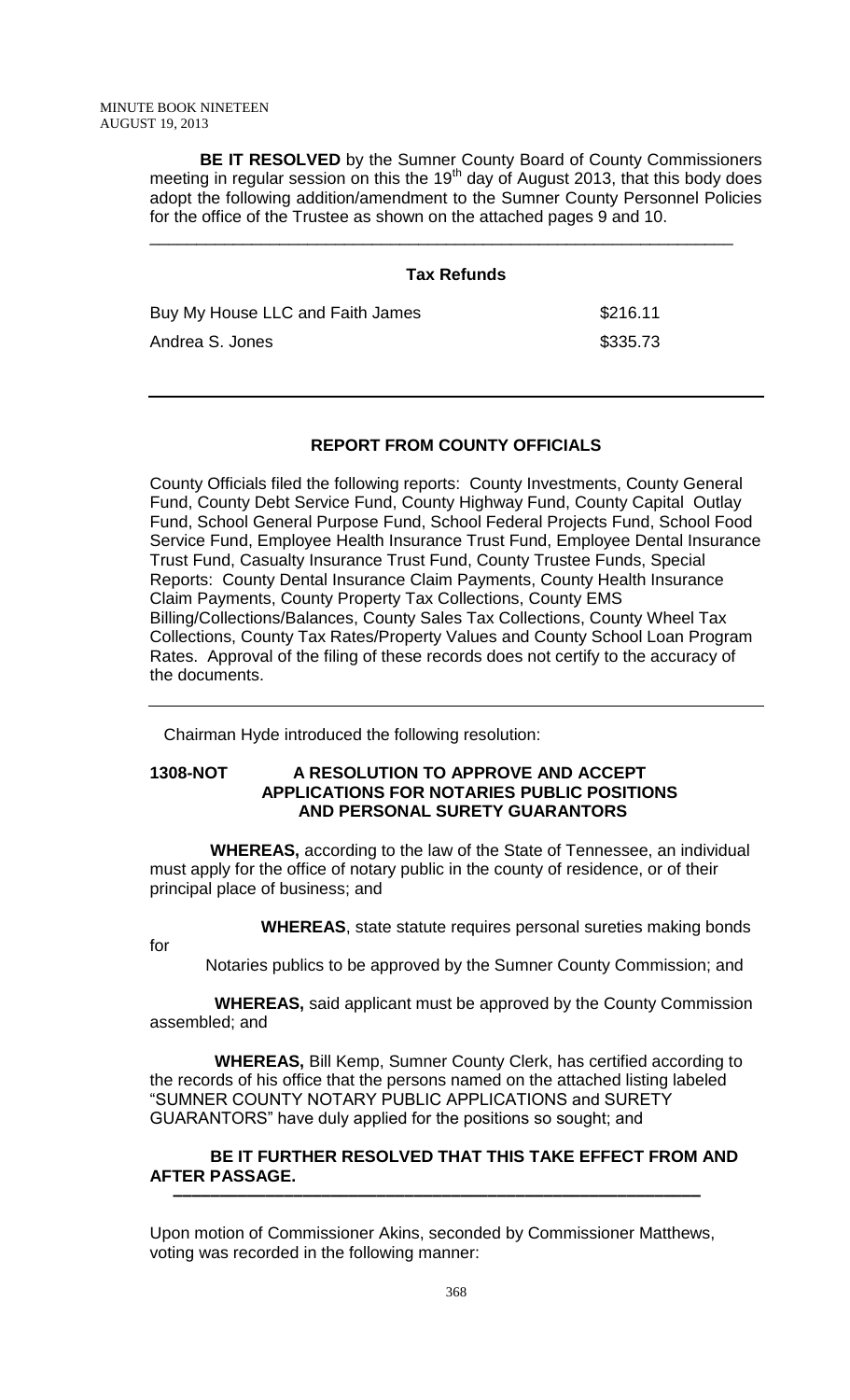#### **Notaries to be elected August 19,2013**

CAROLYN MARTIN ALLEN FAITH JERDE AMELIA ALONZO **SHIRLEY JOHNSON** STEPHNEY JANDERSON COURTNEY JOHNSON STACEY R BAGSHAW SUSAN A JONES NORMA BARTON DEBORAH LJONES KATHEY BEASLEY **Example 20 FOR SEAL ASSESS** CECILIA R BELLIDO PATRICIA A KEEN LYWENDA R. BLACK KARI J KERNELL MARY H BLANKENSHIP ALLYSON KILBY TAMMY LYNN BLOCHOWIAK JULIE KOSLOFF DONNA BOHANAN FAYE B LINDSEY SUSANNE R BORDER KAREN B LOGUE JESSICA L BREW PATRICIA MARSHALL JACQUELINE M BURDETT JENNIFER MIRACLE MARY G BUSEY BEVERLY B PITTMAN CALVIN ERIC CANTRELL KEVIN M POTTS WILLIAM M CARTER PATRICIA POTTS ROGER G CLEMONS ANDREA RESIDE LORI L CRAIGHEAD KIM A SCHWIND CHRISTOPHER MICHAEL CROCKETT CHRIS SCRUGGS CHASTITY H CURTIS **Example 20 MARGARET** SIZEMORE RAY S DWELLE JAYNE P SMITH KAREN FRAZIER AMBER SOFTY JAMES T GOODMAN MICHAEL P STANTON BRANDI L GREEN THERESA J STREET DAWN J HALEY **EMILY WAGGONER** S HANNAH MITCHELL A WATTS SANDRA K HOLDER MARYBETH WILLIAMS KAREN B HOLMES BILLY W WOODALL LESLIE HORNE NATALIE A WOOSLEY DINA L HUNTER STEVEN JAGER

 PERSONAL SURETY SUE H DUNNING BRUCE N OLDHAM

The electronic vote was recorded in the following manner:

| 1308-NOTARIES |   | <b>Yes: 21</b>  |   | <b>No: 0</b>  |   | Abs: 2 07:25 PM |
|---------------|---|-----------------|---|---------------|---|-----------------|
| Guthrie       | Y | Pospisil        | Y |               |   |                 |
| Skidmore      | Y | P. Freels       | Y | <b>Stone</b>  | Α |                 |
| Hyde          | Y | <b>Hughes</b>   | Y | Kimbrough     | Y |                 |
| LeMarbre      | Y | Moser           | Y | Decker        | Y |                 |
| Ring          | Y | <b>Brown</b>    | Y | Vaughn        | Y |                 |
| F. Freels     | Y | <b>Matthews</b> | Y | <b>Harris</b> |   |                 |
| Utley         | Y | Graves          | Y | Satterfield   | Α |                 |
| <b>Akins</b>  |   | Taylor          | Y | Geminden      |   |                 |

\_\_\_\_\_\_\_\_\_\_\_\_\_\_\_\_\_\_\_\_\_\_\_\_\_\_\_\_\_\_\_\_\_\_\_\_\_\_\_\_\_\_\_\_\_\_\_\_\_\_\_\_\_\_\_\_

Chairman Hyde declared the election of Notaries Public by the body.

\_\_\_\_\_\_\_\_\_\_\_\_\_\_\_\_\_\_\_\_\_\_\_\_\_\_\_\_\_\_\_\_\_\_\_\_\_\_\_\_\_\_\_\_\_\_\_\_\_\_\_\_\_\_\_\_\_\_\_\_\_\_\_\_

#### **COMMITTEE ON COMMITTEES**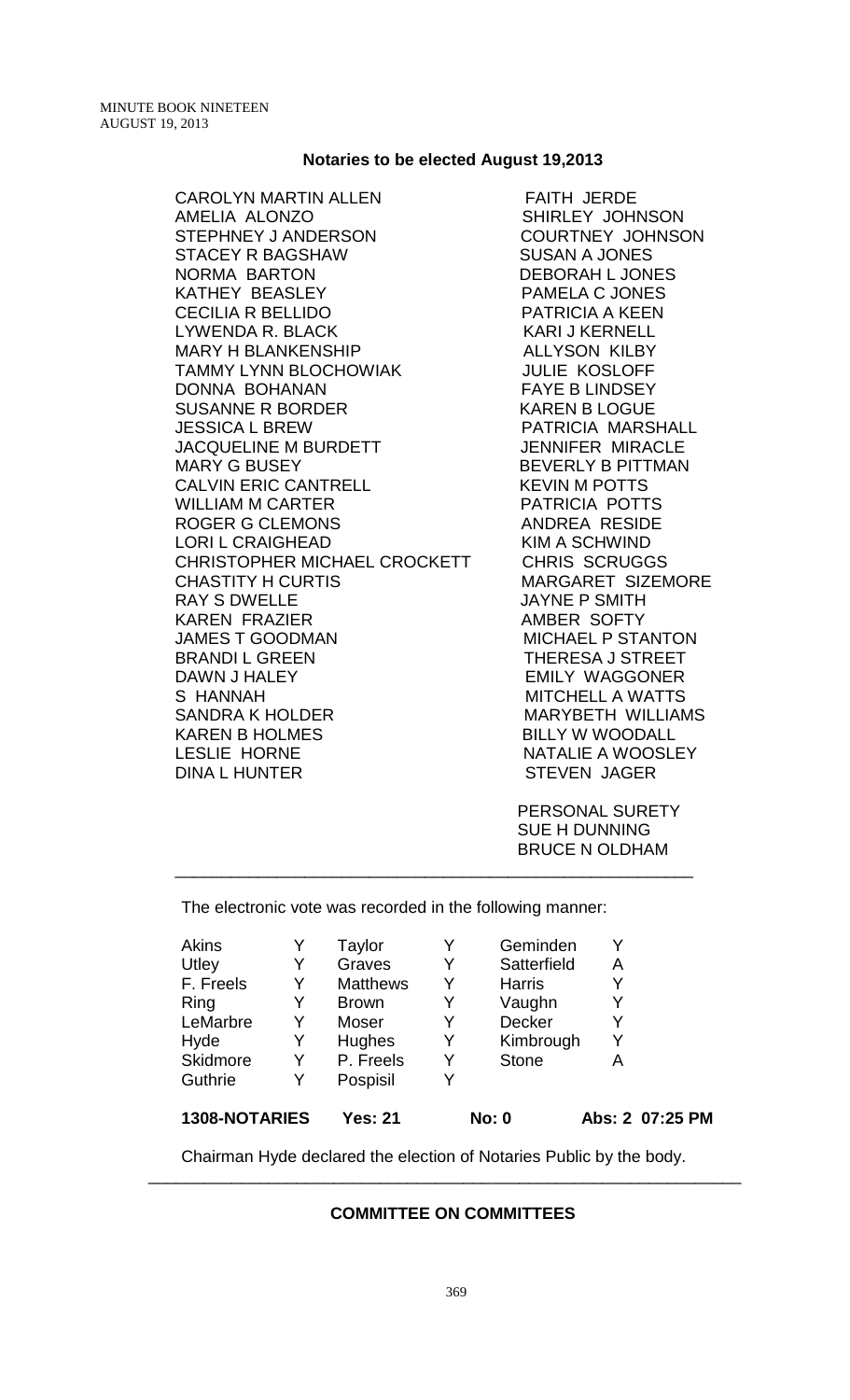Chairman Hyde recognized Commissioner Taylor who reported that appointments to the Library Board, Regional Library Board and the Sumner County Airport Authority were deferred until next month.

For consideration next month the Ethics Committee, Health Education and Housing Facilities Board, Library Board and Tourism Board.

\_\_\_\_\_\_\_\_\_\_\_\_\_\_\_\_\_\_\_\_\_\_\_\_\_\_\_\_\_\_\_\_\_\_\_\_\_\_\_\_\_\_\_\_\_\_\_\_\_\_\_\_\_\_\_\_\_\_\_\_\_\_\_\_

### **HIGHWAY COMMISSION**

There was no report from the Highway Commission.

#### **EDUCATION COMMITTEE**

**\_\_\_\_\_\_\_\_\_\_\_\_\_\_\_\_\_\_\_\_\_\_\_\_\_\_\_\_\_\_\_\_\_\_\_\_\_\_\_\_\_\_\_\_\_\_\_\_\_\_\_\_\_\_\_\_\_\_\_\_\_\_\_\_\_**

There was no report from the Education Committee.

### **GENERAL OPERATIONS COMMITTEE**

**\_\_\_\_\_\_\_\_\_\_\_\_\_\_\_\_\_\_\_\_\_\_\_\_\_\_\_\_\_\_\_\_\_\_\_\_\_\_\_\_\_\_\_\_\_\_\_\_\_\_\_\_\_\_\_\_\_\_\_\_\_\_\_\_\_**

There was no report from the General Operations Committee.

# **EMERGENCY SERVICES COMMITTEE**

**\_\_\_\_\_\_\_\_\_\_\_\_\_\_\_\_\_\_\_\_\_\_\_\_\_\_\_\_\_\_\_\_\_\_\_\_\_\_\_\_\_\_\_\_\_\_\_\_\_\_\_\_\_\_\_\_\_\_\_\_\_\_\_\_**

There was no report from the Emergency Services Committee.

# **PUBLIC SERVICES COMMITTEE**

**\_\_\_\_\_\_\_\_\_\_\_\_\_\_\_\_\_\_\_\_\_\_\_\_\_\_\_\_\_\_\_\_\_\_\_\_\_\_\_\_\_\_\_\_\_\_\_\_\_\_\_\_\_\_\_\_\_\_\_\_\_\_\_\_**

There was no report from the Public Services Committee.

# **LEGISLATIVE COMMITTEE**

**\_\_\_\_\_\_\_\_\_\_\_\_\_\_\_\_\_\_\_\_\_\_\_\_\_\_\_\_\_\_\_\_\_\_\_\_\_\_\_\_\_\_\_\_\_\_\_\_\_\_\_\_\_\_\_\_\_\_\_\_\_\_\_\_\_**

Commissioner Pospisil introduced the following resolution and moved for approval; Commissioner Frank Freels seconded the motion.

### **1308-01 A RESOLUTION THAT THE TENNESSEE DEPARTMENT OF TRANSPORTATION ("TDOT") REMOVE THE SIGNALIZED LIGHT AT THE INTERSECTION OF STATE ROUTE 174 AND STATE ROUTE 386 AND REPLACE IT WITH AN OVERPASS PURSUANT TO THE CITY OF GALLATIN GENERAL DEVELOPMENT AND TRANSPORTATION PLAN UPDATE**

 **WHEREAS**, the State Route 386 and State Route 174 Corridors continue to see magnificent growth as the population and businesses in the area steadily expand as the need for limited access routes also remains a vital requirement throughout our community; and

 **WHEREAS,** the City of Gallatin has developed the "General Development and Transportation Plan Update" which after many years of study was adopted by the City of Gallatin as a blueprint which would best direct the manner for traffic control as well as direct and limited access streets and roads in the city and surrounding areas.

 **THEREFORE BE IT RESOLVED,** by the Sumner County Board of County Commissioners meeting in regular session on this the 19th day of August, 2013 that this body does hereby request that the Tennessee Department of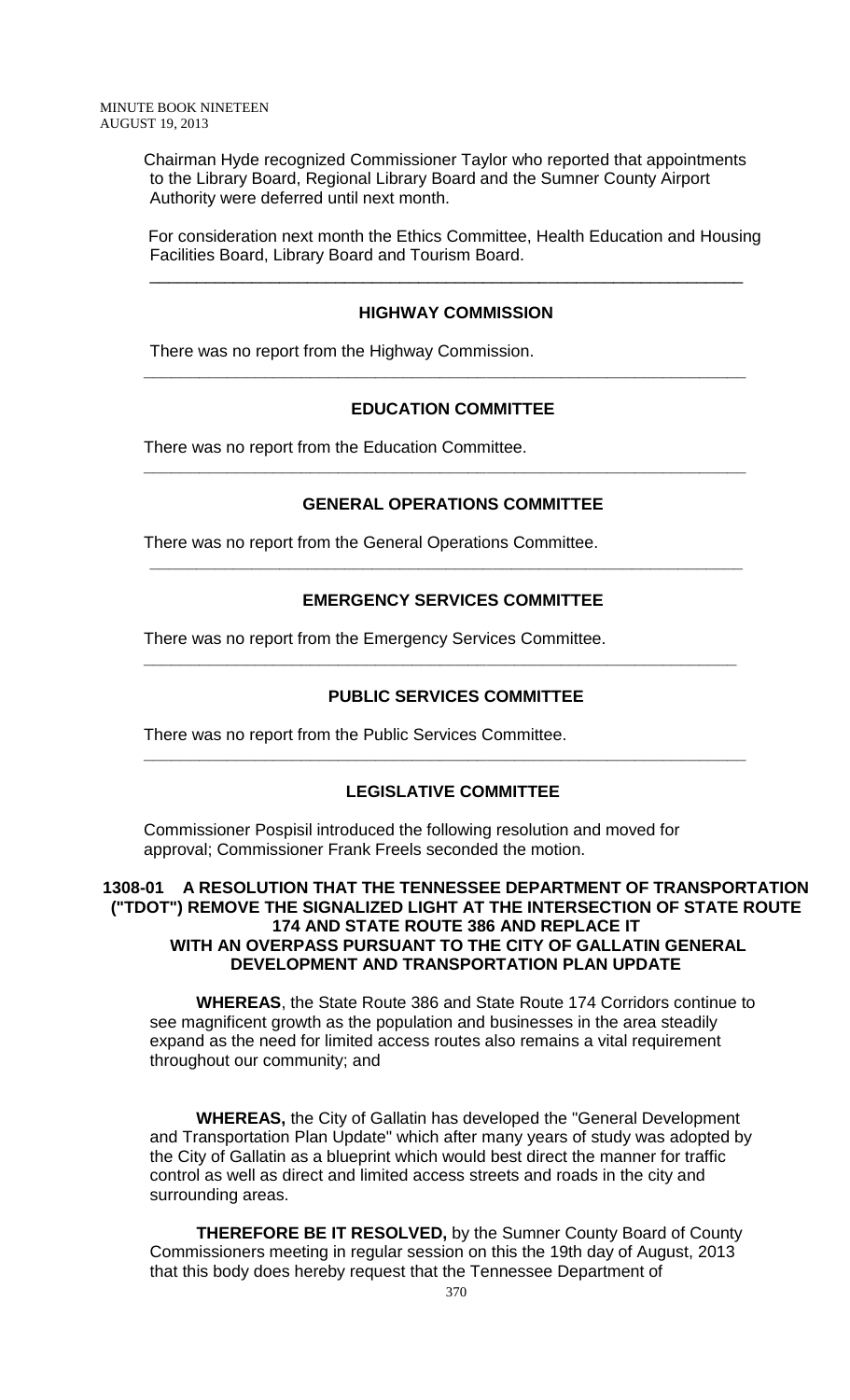Transportation ("TDOT") remove the signalized light at the intersection of State Route 174 and State Route 386 and replace it with an overpass pursuant to the "City of Gallatin General Development and Transportation Plan Update".

\_\_\_\_\_\_\_\_\_\_\_\_\_\_\_\_\_\_\_\_\_\_\_\_\_\_\_\_\_\_\_\_\_\_\_\_\_\_\_\_\_\_\_\_\_\_\_\_\_\_\_\_\_\_\_\_\_\_\_\_\_\_\_\_

Chairman Hyde recognized County Executive Anthony Holt who stated the importance of moving this resolution forward. He said curb cuts to State Route 386 are detrimental to the development and flow of traffic through the County.

Commissioner Matthews moved, seconded by Commissioner Akins, to defer the matter to the Legislative Committee for further study.

The vote on the motion to defer was recorded in the following manner:

### **DEFER 1308-01 TO LEGISLATIVE COMMITTEE**

| <b>DEFER</b> |   | <b>Yes: 16</b>  | <b>No: 7</b> | Abs: 0        | 07:36 PM |
|--------------|---|-----------------|--------------|---------------|----------|
| Guthrie      | Y | Pospisil        | Y            |               |          |
| Skidmore     | N | P. Freels       | Y            | <b>Stone</b>  | N        |
| Hyde         | Y | Hughes          | Y            | Kimbrough     | Y        |
| LeMarbre     | Y | Moser           | Y            | Decker        | N        |
| Ring         |   | <b>Brown</b>    | Y            | Vaughn        | N        |
| F. Freels    | N | <b>Matthews</b> | Y            | <b>Harris</b> | Y        |
| Utley        | N | Graves          | Y            | Satterfield   | Y        |
| Akins        |   | Taylor          | Y            | Geminden      | Ν        |

### **RULES AND PROCEDURES**

**\_\_\_\_\_\_\_\_\_\_\_\_\_\_\_\_\_\_\_\_\_\_\_\_\_\_\_\_\_\_\_\_\_\_\_\_\_\_\_\_\_\_\_\_\_\_\_\_\_\_\_\_\_\_\_\_\_\_\_\_\_\_\_\_\_**

**\_\_\_\_\_\_\_\_\_\_\_\_\_\_\_\_\_\_\_\_\_\_\_\_\_\_\_\_\_\_\_\_\_\_\_\_\_\_\_\_\_\_\_\_\_\_\_\_\_\_\_\_\_\_\_\_\_\_\_\_\_\_\_\_\_**

There was no report from the Rules and Procedures Committee.

# **FINANCIAL MANAGEMENT COMMITTEE**

There was no report from the Financial Management Committee.

#### **BUDGET COMMITTEE**

Commissioner Stone introduced the following resolution and moved for approval; Commissioner Harris seconded the motion.

#### **1308-02 A RESOLUTION APPROPRIATING \$273,744.00 FOR THE FINANCE DEPARTMENT ADJUSTMENTS BETWEEN FISCAL YEAR 2013 AND FISCAL YEAR 2014 BUDGETS (CAPITAL PROJECTS FUND)**

**BE IT RESOLVED** by the Sumner County Board of County Commissioners meeting in regular session on this the  $19<sup>th</sup>$  day of August, 2013, that this body hereby appropriates \$273,744.00 for the Finance Department adjustment between fiscal year 2013 and fiscal year 2014 budgets (Capital Projects Fund) as shown on the attachment herewith.

\_\_\_\_\_\_\_\_\_\_\_\_\_\_\_\_\_\_\_\_\_\_\_\_\_\_\_\_\_\_\_\_\_\_\_\_\_\_\_\_\_\_\_\_\_\_\_\_\_\_\_\_\_\_\_\_\_\_\_\_\_\_\_\_

The electronic vote was recorded in the following manner:

| Graves          | Satterfield |
|-----------------|-------------|
| <b>Matthews</b> | Harris      |
|                 |             |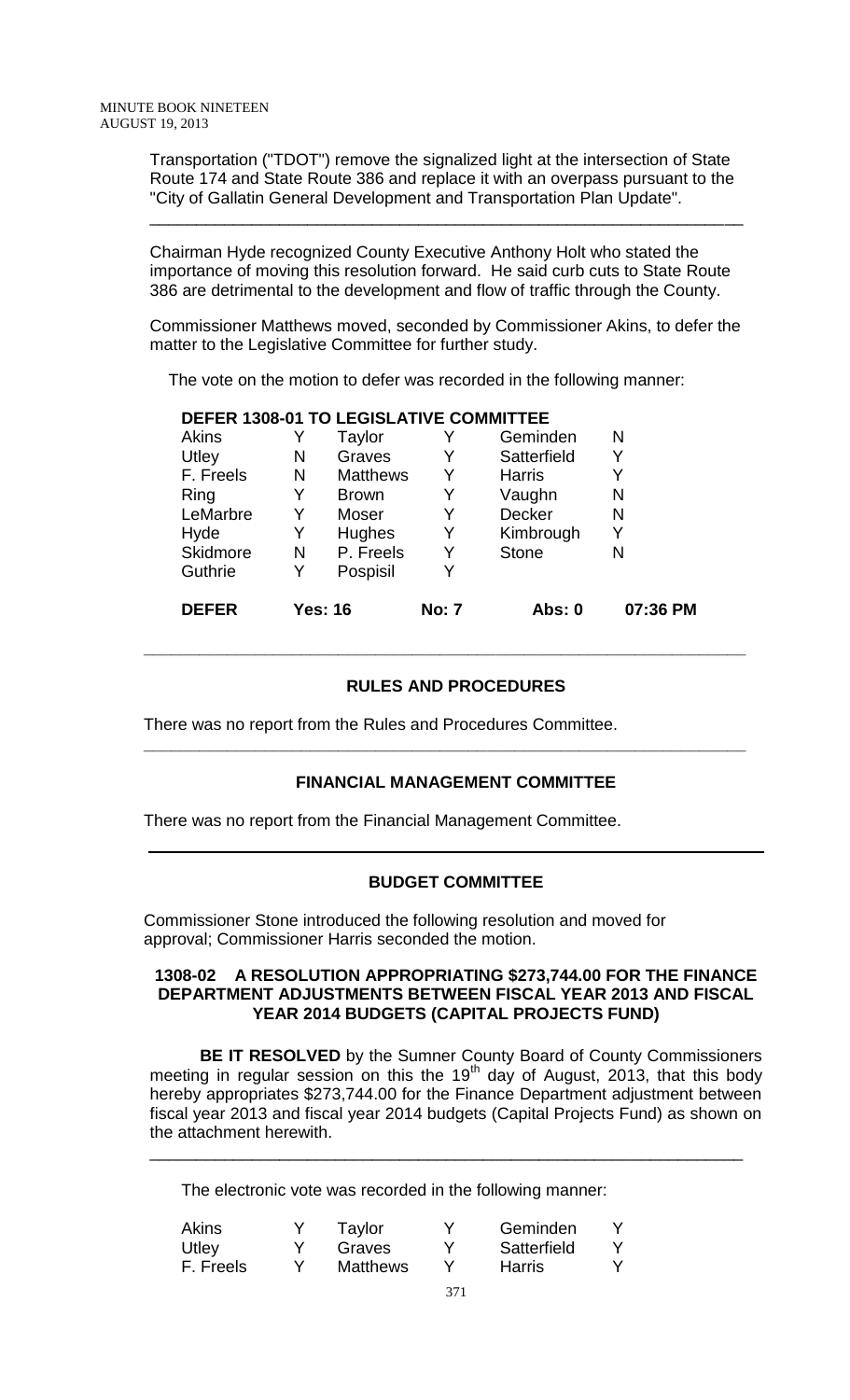| 1308-02       | <b>Yes: 22</b> | <b>No: 0</b> | <b>Abs: 0</b> | 07:37 PM |
|---------------|----------------|--------------|---------------|----------|
| Pospisil      |                |              |               |          |
| P. Freels     | Stone          |              | Guthrie       |          |
| <b>Hughes</b> | Kimbrough      | Y            | Skidmore      |          |
| Moser         | <b>Decker</b>  |              | Hyde          |          |
| <b>Brown</b>  | Vaughn         |              | LeMarbre      |          |

Chairman Hyde declared Resolution 1308-02 approved by the body on the first and final reading.

**\_\_\_\_\_\_\_\_\_\_\_\_\_\_\_\_\_\_\_\_\_\_\_\_\_\_\_\_\_\_\_\_\_\_\_\_\_\_\_\_\_\_\_\_\_\_\_\_\_\_\_\_\_\_\_\_\_\_\_\_\_\_\_\_**

Commissioner Stone introduced the following resolution and moved for approval; Commissioner Frank Freels seconded the motion.

#### **1308-03 A RESOLUTION FOR THE GREENWAY GRANT ADJUSTMENTS**

**BE IT RESOLVED** by the Sumner County Board of County Commissioners meeting in regular session on this the 19<sup>th</sup> day of August, 2013, that this body hereby amends the 2014 Budget for the Greenway Grant Adjustment as shown on the attachments herewith.

\_\_\_\_\_\_\_\_\_\_\_\_\_\_\_\_\_\_\_\_\_\_\_\_\_\_\_\_\_\_\_\_\_\_\_\_\_\_\_\_\_\_\_\_\_\_\_\_\_\_\_\_\_\_\_\_\_\_\_\_\_\_\_\_

The electronic vote was recorded in the following manner:

| 1308-03      |   | <b>Yes: 21</b>  | <b>No: 2</b> | Abs: 0        | 07:38 PM |
|--------------|---|-----------------|--------------|---------------|----------|
| Guthrie      | Y | Pospisil        | Y            |               |          |
| Skidmore     | Y | P. Freels       | Y            | <b>Stone</b>  |          |
| Hyde         | Y | <b>Hughes</b>   | N            | Kimbrough     | Y        |
| LeMarbre     | Y | Moser           | Y            | Decker        | Y        |
| Ring         | Y | <b>Brown</b>    | Y            | Vaughn        |          |
| F. Freels    | Y | <b>Matthews</b> | Y            | <b>Harris</b> |          |
| Utley        | Y | Graves          | Y            | Satterfield   | N        |
| <b>Akins</b> |   | Taylor          | Y            | Geminden      |          |

Chairman Hyde declared Resolution 1308-03 approved by the body on the first and final reading.

**\_\_\_\_\_\_\_\_\_\_\_\_\_\_\_\_\_\_\_\_\_\_\_\_\_\_\_\_\_\_\_\_\_\_\_\_\_\_\_\_\_\_\_\_\_\_\_\_\_\_\_\_\_\_\_\_\_\_\_\_\_\_\_\_**

Commissioner Stone introduced the following resolution and moved for approval; Commissioner Taylor seconded the motion.

#### **1308-04 A RESOLUTION APPROPRIATING \$243,100.00 AS A CARRYOVER OF THE FISCAL YEAR 2012-2013 FUNDING FOR THE WESTMORELAND PUBLIC LIBRARY**

**BE IT RESOLVED** by the Sumner County Board of County Commissioners meeting in regular session on this the 19<sup>th</sup> day of August, 2013, that this body hereby appropriates \$243,100.00 as a carryover of the fiscal year 2012-2013 funding for the Westmoreland Public Library as shown on the attachments herewith.

\_\_\_\_\_\_\_\_\_\_\_\_\_\_\_\_\_\_\_\_\_\_\_\_\_\_\_\_\_\_\_\_\_\_\_\_\_\_\_\_\_\_\_\_\_\_\_\_\_\_\_\_\_\_\_\_\_\_\_\_\_\_\_\_

The electronic vote was recorded in the following manner:

| Akins     | Taylor          |     | Geminden    |  |
|-----------|-----------------|-----|-------------|--|
| Utley     | Graves          |     | Satterfield |  |
| F. Freels | <b>Matthews</b> |     | Harris      |  |
|           |                 | 372 |             |  |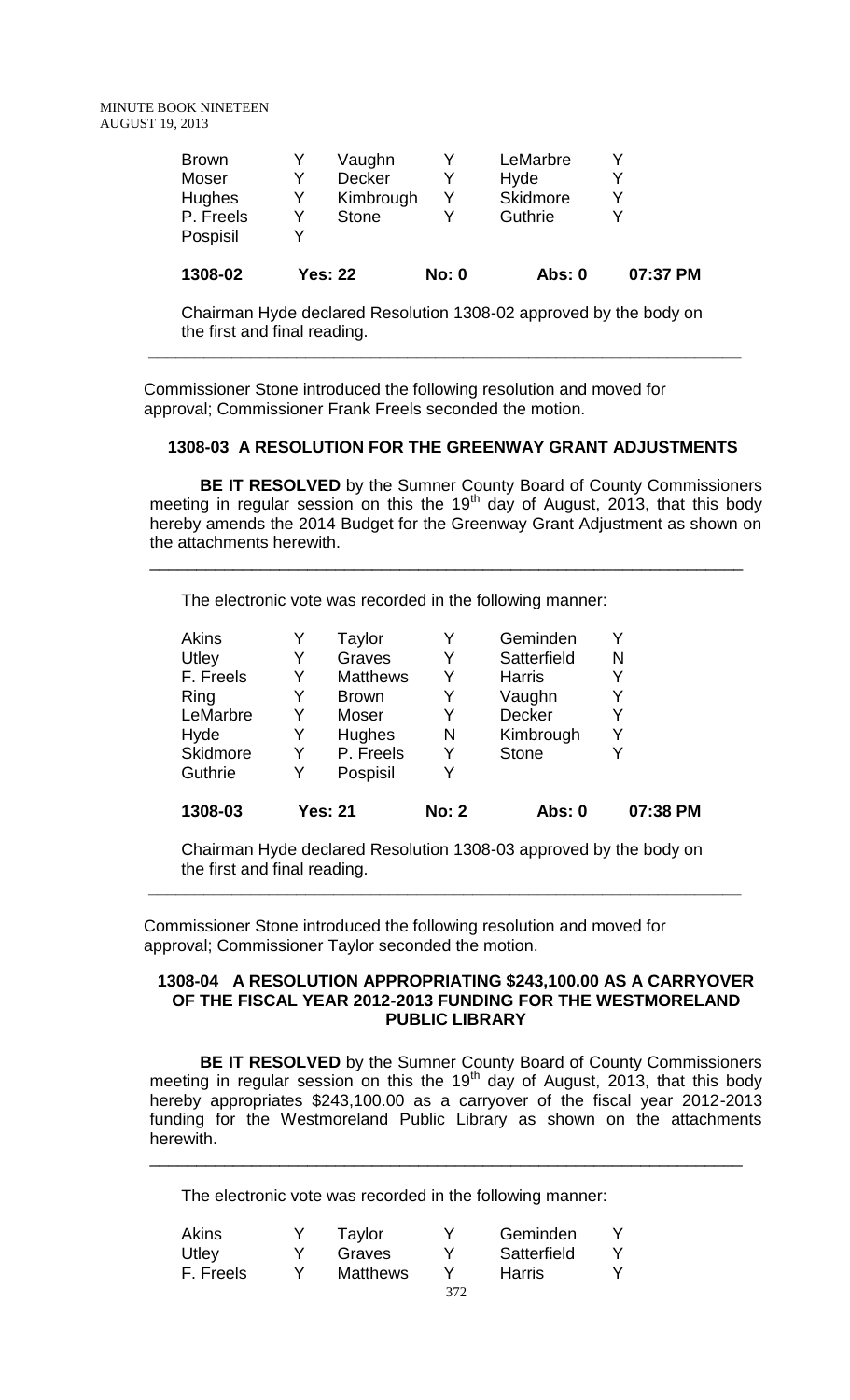| 1308-04  |   | <b>Yes: 23</b> | <b>No: 0</b> | Abs: 0       | 07:39 PM |
|----------|---|----------------|--------------|--------------|----------|
| Guthrie  |   | Pospisil       |              |              |          |
| Skidmore |   | P. Freels      | v            | <b>Stone</b> |          |
| Hyde     |   | <b>Hughes</b>  | Υ            | Kimbrough    |          |
| LeMarbre | v | Moser          |              | Decker       |          |
| Ring     |   | <b>Brown</b>   |              | Vaughn       |          |

Chairman Hyde declared Resolution 1308-04 approved by the body on the first and final reading.

**\_\_\_\_\_\_\_\_\_\_\_\_\_\_\_\_\_\_\_\_\_\_\_\_\_\_\_\_\_\_\_\_\_\_\_\_\_\_\_\_\_\_\_\_\_\_\_\_\_\_\_\_\_\_\_\_\_\_\_\_\_\_\_\_**

Commissioner Stone introduced the following resolution and moved for approval; Commissioner Vaughn seconded the motion.

#### **1308-05 A RESOLUTION APPROPRIATING \$74,488.50 FOR CLEAN TENNESSEE ENERGY GRANT PROGRAM WITH MATCHING FUNDS FROM 2013 BOND ISSUE**

**BE IT RESOLVED** by the Sumner County Board of County Commissioners meeting in regular session on this the 19<sup>th</sup> day of August, 2013, that this body hereby appropriates \$74,488.50 for Clean Tennessee Energy Grant Program with matching funds from 2013 Bond Issue and approving the grant amount of \$74,488.50 per the attached grant agreement as shown on the attachments herewith.

**\_\_\_\_\_\_\_\_\_\_\_\_\_\_\_\_\_\_\_\_\_\_\_\_\_\_\_\_\_\_\_\_\_\_\_\_\_\_\_\_\_\_\_\_\_\_\_\_\_\_\_\_\_\_\_\_\_\_\_\_\_\_\_\_\_**

The electronic vote was recorded in the following manner:

| Akins<br>Utley | Y | Taylor<br>Graves | Y<br>Y       | Geminden<br>Satterfield | Y        |
|----------------|---|------------------|--------------|-------------------------|----------|
| F. Freels      | Y | <b>Matthews</b>  | Y            | <b>Harris</b>           | Y        |
| Ring           |   | <b>Brown</b>     | Α            | Vaughn                  |          |
| LeMarbre       | Y | Moser            | Y            | Decker                  | Y        |
| Hyde           | Y | Hughes           | N            | Kimbrough               | Y        |
| Skidmore       | Y | P. Freels        | Y            | <b>Stone</b>            | Y        |
| Guthrie        | Y | Pospisil         | Y            |                         |          |
| 1308-05        |   | <b>Yes: 21</b>   | <b>No: 1</b> | Abs: 1                  | 07:42 PM |

Chairman Hyde declared Resolution 1308-05 approved by the body on the first and final reading.

**\_\_\_\_\_\_\_\_\_\_\_\_\_\_\_\_\_\_\_\_\_\_\_\_\_\_\_\_\_\_\_\_\_\_\_\_\_\_\_\_\_\_\_\_\_\_\_\_\_\_\_\_\_\_\_\_\_\_\_\_\_\_\_\_**

Commissioner Satterfield moved, and was duly seconded, to request the County Law Director send a get well card to Gary Hammock. The motion carried by unanimous voice vote of the body.